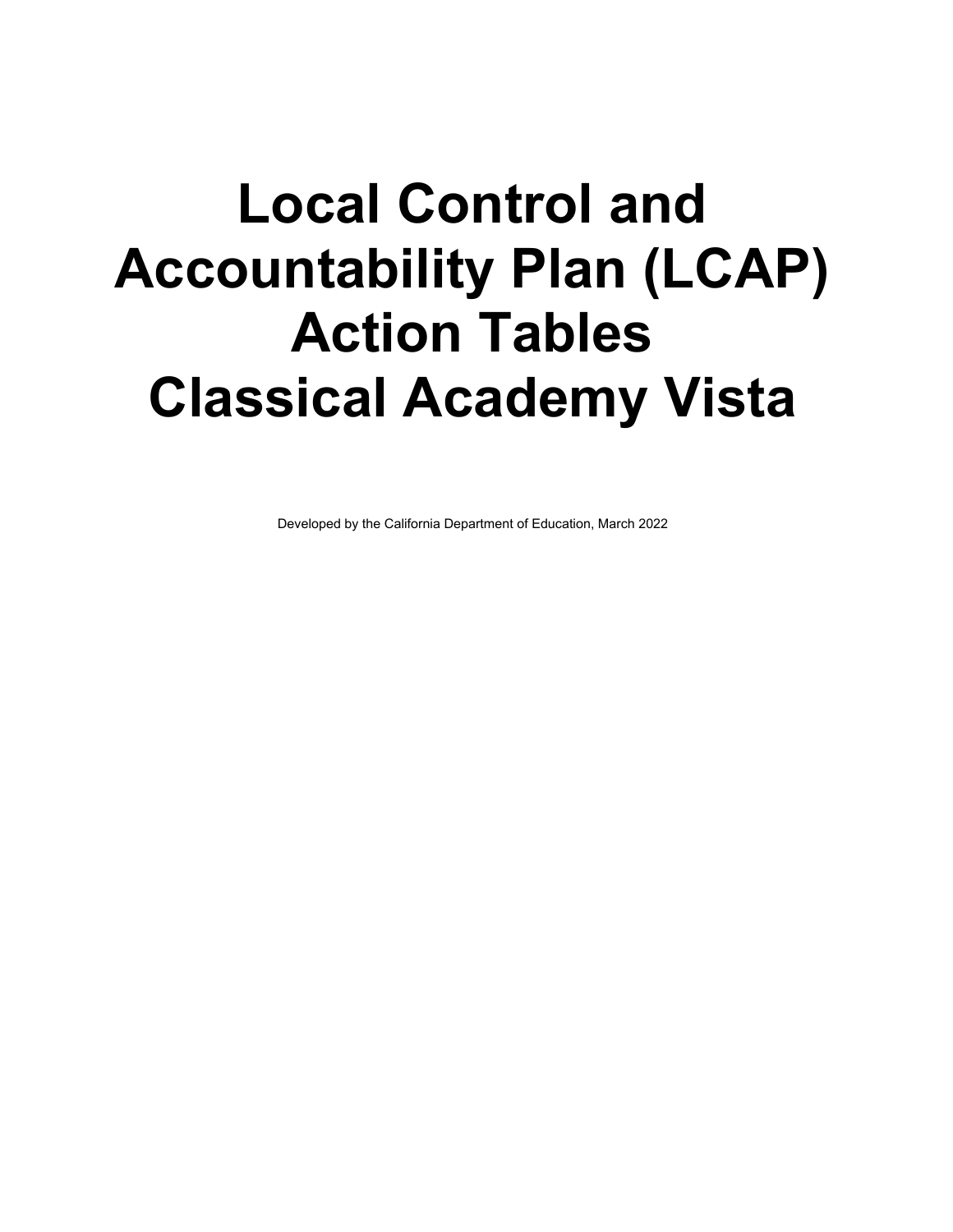## **2022-23 Total Planned Expenditures Table**

|               | Totals LCFF Funds | Other State Funds <b>\</b> | Local Funds | <b>Federal Funds</b> | <b>Total Funds</b> | <b>Total Personnel</b> | <b>Total Non-personnel</b> |  |
|---------------|-------------------|----------------------------|-------------|----------------------|--------------------|------------------------|----------------------------|--|
| <b>Totals</b> | 480,000 \$        |                            |             |                      | 480.000 \$         |                        | 480,000                    |  |

| Goal #         | <b>Action #</b> | <b>Action Title</b>           |                                                                                                   | Student Group(s)   LCFF Funds | <b>Other State Funds</b> | <b>Local Funds</b> | <b>Federal Funds</b> | <b>Total Funds</b> |  |
|----------------|-----------------|-------------------------------|---------------------------------------------------------------------------------------------------|-------------------------------|--------------------------|--------------------|----------------------|--------------------|--|
|                |                 | Core Program                  | All students with<br>priority to English<br>Learner, Foster<br>Youth, Homeless,<br>and Low-Income | $37,000$ \$<br>$\mathfrak{F}$ | $\sim$                   | $\mathbf{\$}$      | $-$ \$               | 37,000<br>- \$     |  |
|                | $\overline{2}$  | <b>RTI Specialists</b>        | All students with<br>priority to English<br>Learner, Foster<br>Youth, Homeless,<br>and Low-Income | 377,000 \$<br>$\mathfrak{F}$  |                          | $-$ \$             | $-$ \$               | $-$ \$<br>377,000  |  |
| $\overline{2}$ |                 | <b>School Site Counselors</b> | All students with<br>priority to English<br>Learner, Foster<br>Youth, Homeless,<br>and Low-Income | 54,000 \$<br>$\mathbb{S}$     |                          | $\mathbf{\hat{s}}$ | $\mathbf{s}$         | 54,000<br>- \$     |  |
| $2^{\circ}$    | 2               | Social-Emotional Curriculum   | All students with<br>priority to English<br>Learner, Foster<br>Youth, Homeless,<br>and Low-Income | $12,000$ \$<br>$\mathfrak{S}$ |                          | $-$ \$             | $-$ \$               | 12,000<br>$-$ \$   |  |
|                |                 |                               |                                                                                                   | $\,$                          | $-$ \$                   | $-$ \$             | $-$ \$               | $-$ \$             |  |
|                |                 |                               |                                                                                                   | $\mathfrak{L}$                | $-$ \$                   | $-$ \$             | $-$ \$               | $-$ \$             |  |
|                |                 |                               |                                                                                                   | $\boldsymbol{\hat{\theta}}$   | $-$ \$                   | $-$ \$             | $-$ \$               | $-$ \$             |  |